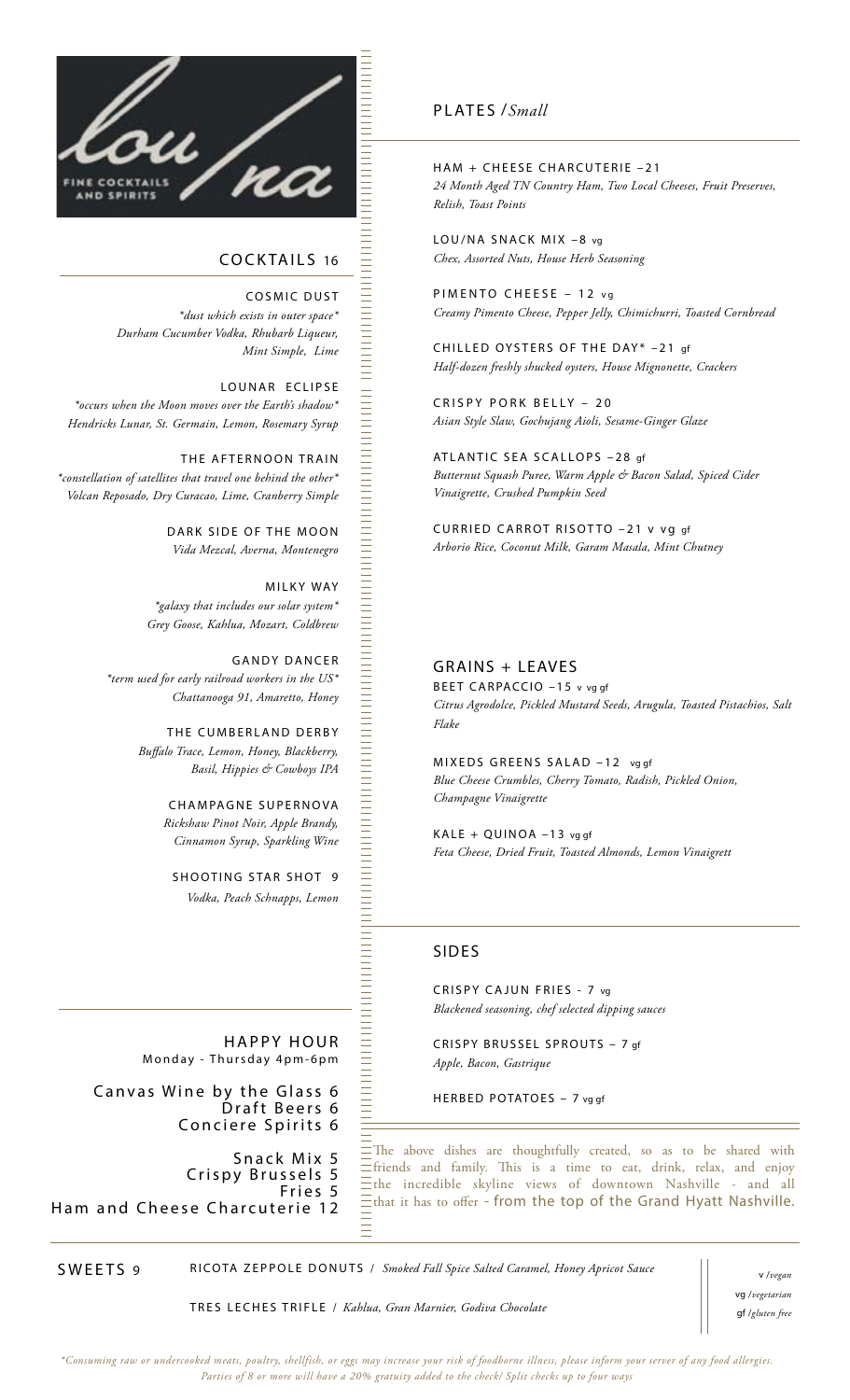| SPARKLING / Sweet                                                                     |               |
|---------------------------------------------------------------------------------------|---------------|
|                                                                                       |               |
| BANFI, Brachetto d'Acqui "Rosa Regale", Piedmont, Italy56                             |               |
|                                                                                       |               |
| SPARKLING AND CHAMPAGNE / Dry                                                         |               |
|                                                                                       |               |
| CANVAS BY MICHAEL MONDAVI, Sparkling Brut, Italy12.5/42                               |               |
|                                                                                       |               |
|                                                                                       |               |
|                                                                                       |               |
| PERRIER JOUET, Grand Brut Rose, Champagne France140 = BLAC                            |               |
|                                                                                       |               |
| MOET & CHANDON, Brut, "Imperial" NV, Champagne France28/130 $\equiv$ TENN             |               |
|                                                                                       |               |
|                                                                                       |               |
|                                                                                       | $\equiv$ MON  |
|                                                                                       |               |
|                                                                                       |               |
| WHITE / Sweet                                                                         |               |
|                                                                                       |               |
| HEINZ EIFEL, Reisling Kabinett, Mosel, Germany13.5/43                                 |               |
|                                                                                       |               |
| WHITE / Light                                                                         |               |
|                                                                                       |               |
| CANVAS BY MICHAEL MONDAVI, Pinot Grigio, Italy12.5/42                                 |               |
|                                                                                       |               |
| EMMOLO BY CAYMUS, Sauvignon Blanc, Napa, CA14/48                                      |               |
|                                                                                       |               |
| CARMEL ROAD, Unoaked, Chardonnay, Monetera, CA48                                      |               |
|                                                                                       |               |
| WHITE $/$ <i>Full</i>                                                                 | $=$ BUD       |
| CANVAS BY MICHAEL MONDAVI, Chardonnay, CA12.5/42                                      | $\equiv$ coo  |
|                                                                                       | $=$ MICI      |
|                                                                                       |               |
| LOUIS JARDOT, Montrachet, Crand Cru, Cote De Beaune, France NZ155                     | = MILL        |
|                                                                                       | E YUEI        |
|                                                                                       | SAM           |
|                                                                                       | SIER          |
| <b>ROSE</b>                                                                           | $=$ BLUI      |
| LES DAUPINES, Cotes du Rhone Reserve, Rhone, France12.5/42                            |               |
|                                                                                       |               |
|                                                                                       | <b>IMP</b>    |
| WHISPERING ANGEL, Cote de Provence, France18/58                                       |               |
|                                                                                       |               |
| RED / Light                                                                           | <b>HEIN</b>   |
| CANVAS BY MICHAEL MONDAVI, Pinot Noir, CA12.5/42                                      | $\equiv$ COR  |
| JOSEPH WAGNER'S BOEN, Pinot Noir, Russian River Valley, CA18/55                       | <b>STEL</b>   |
| BELLE GLOS, "Clark and Telephone" Pinot Noir, Santa Maria Valley, CA85                |               |
|                                                                                       |               |
| AU BON CLIMAT, Pinot Noir, Santa Barbara, CA19/65                                     |               |
|                                                                                       | <b>SPE</b>    |
| RED / Medium                                                                          |               |
|                                                                                       |               |
|                                                                                       |               |
| CANOE RIDGE, "The Expedition", Merlot, Horse Heaven Hills, $WA$ 15.5/54 $\equiv$ YAZ( |               |
| LES CADRANS DE LASSEGUE, Grand Cru, Cordeaux, France85 = MUS                          |               |
|                                                                                       |               |
|                                                                                       | $\equiv$ YEE- |
|                                                                                       | <b>WHI</b>    |
| RED / Full                                                                            | Natu          |
|                                                                                       | – Man         |
|                                                                                       |               |
| CANVAS BY MICHAEL MONDAVI, Cabernet Sauvignon, Napa, CA12.5/42                        |               |
| BONANZA BY CAYMUS, Cabernet Sauvignon, CA14/48                                        |               |
|                                                                                       |               |
|                                                                                       |               |
|                                                                                       | <b>NO</b>     |
|                                                                                       |               |
| AUSTIN HOPE, Cabernet, Sauvignon, Paso Robles, CA75                                   |               |
|                                                                                       |               |
|                                                                                       |               |
|                                                                                       |               |
|                                                                                       |               |

## BEER /*On Tap*

| $=$ BEARDED IRIS <i>Homestyle IPA</i> 9            |  |  |   |
|----------------------------------------------------|--|--|---|
| $\overline{\phantom{a}}$ TAILGATE Orange Wheat 8   |  |  |   |
| = BLACK ABBEY "Rose" Blonde Ale                    |  |  | 8 |
| $\_$ TENNESSEE BREW WORKS                          |  |  |   |
| $=$ Hippies & Cowboys IPA $\ldots \ldots \ldots 9$ |  |  |   |
| $\equiv$ WISE ACRE Tiny Bomb Pilsner $\ldots$ 8    |  |  |   |
| $=$ MONDAY NIGHT Helles Lager. 8                   |  |  |   |

## **MESTIC** */ Bottle* & *Can*

| $\overline{\overline{\phantom{a}}}$ BUD LIGHT <i>Lager</i> . 6.5 |  |  |
|------------------------------------------------------------------|--|--|
| $=$ COORS LIGHT <i>Lager</i> 6.5                                 |  |  |
| $\equiv$ MICHELOB ULTRA <i>Lager</i> 6.5                         |  |  |
| $=$ MILLER LIGHT <i>Lager</i> 6.5                                |  |  |
| $\overline{\phantom{a}}$ YUENGLING <i>Lager</i> 6.5              |  |  |
| $=$ SAMUEL ADAMS <i>Boston Lager</i> 7.5                         |  |  |
| $\equiv$ SIERRA NEVADA Pale Ale 7.5                              |  |  |
| $=$ BLUE MOON <i>Belgium White</i> 7.5                           |  |  |
|                                                                  |  |  |

# IMPORT /*Bottle & Can*

| <b>HEINEKEN</b> <i>Lager</i> 7.5  |  |  |  |  |
|-----------------------------------|--|--|--|--|
| CORONA Lager. 7.5                 |  |  |  |  |
| STELLA ARTOIS $Lager :  :  : 7.5$ |  |  |  |  |

## SPECIALTY /*Bottle & Can*

| $\overline{\phantom{a}}$ YAZOO Hefeweizen8                       |
|------------------------------------------------------------------|
| $=$ MUSIC CITY <i>Light</i> 8                                    |
| $\overline{\phantom{a}}$ AUSTIN EAST <i>Blood Orange Cider</i> 8 |
| $=$ YEE-HAW $IPA$ 9                                              |
| WHITE CLAW. $\ldots$ 7.5                                         |
|                                                                  |
|                                                                  |
|                                                                  |

## N ALCOHOLIC

**NEKEN 0.0** *N.A.* . . . . . . . 7.5